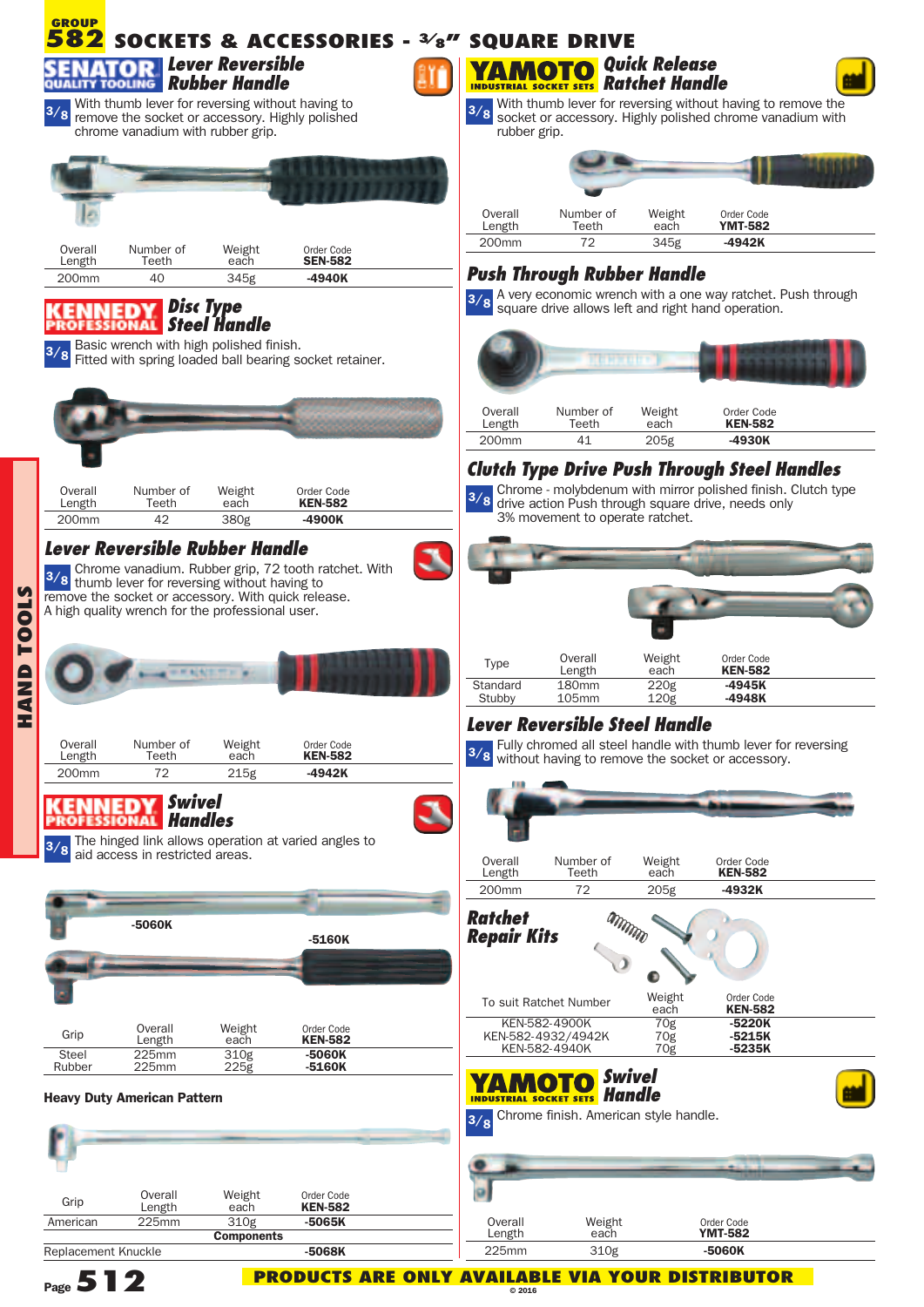## **SOCKETS & ACCESSORIES - 3/8" SQUARE DRIVE 582 GROUP** *Socket Styles*

Used in automotive and aerospace. The weight to strength ratio ensures the reliability and accessibility that is so important in this type of production environment.



#### **Bi-Hexagon Sockets**

12 point – side drive design gives a higher torque than normal sockets, grip worn nuts and will not round off existing nuts. All have a ball-retaining groove on each face of the square drive, which ensures a positive fit with accessories. Require only a one-twelfth turn to engage the next point of the socket.



**HA**

#### **Single-Hexagon Sockets** 6 point - Offer a more positive

location, particularly on worn or rounded nuts, but require a one-<br>sixth turn to engage the next point of the socket.



## *TX Sockets*

Chrome vanadium. For use with male headed TX fasteners commonly found in the automotive industry. 29mm overall length and each weighing 45g.



| <b>Size</b>     | Order Code<br><b>KEN-582</b> |
|-----------------|------------------------------|
| F6              | -5960K                       |
| F8              | -5962K                       |
| E10             | -5964K                       |
| E <sub>12</sub> | -5966K                       |
| E14             | -5968K                       |
| F16             | -5970K                       |
|                 |                              |

| Type   | Size                               | <b>Overall</b><br>Length | Weight<br>each           |
|--------|------------------------------------|--------------------------|--------------------------|
|        | 6mm                                | 26                       | $\overline{3}$ Og        |
|        | 7mm                                | 26                       | 30g                      |
|        | 8mm                                | 26                       | 30g                      |
|        | 9mm                                | $\overline{26}$          | $\overline{30}$ g        |
|        | 10mm                               | 26                       | 30g                      |
|        | 11mm                               | 26                       | 30g                      |
| Metric | $\overline{1}$ 2mm                 | $\overline{26}$          | $\overline{30}$ g        |
|        | 13mm                               | 26                       | 30g                      |
|        | 1 <u>4mm</u><br>$\overline{15}$ mm | 30<br>30                 | 40g                      |
|        | 16mm                               | 30                       | $\overline{40}$ g<br>50g |
|        | 17 <sub>mm</sub>                   | 30                       | 60g                      |
|        | $\overline{1}$ 8mm                 | 30                       | $\overline{70}$ g        |
|        | 19mm                               | 30                       | 70g                      |
|        | 20 <sub>mm</sub>                   | 30                       | 80g                      |
|        | 21 <sub>mm</sub>                   |                          | 80g                      |
|        | 22 <sub>mm</sub>                   |                          | 100g                     |
|        | $\frac{1}{4}$ "                    | 302277777722222222       | $\overline{30}$ g        |
|        | $\frac{5}{16}$                     |                          | 30g                      |
|        | $\frac{11/32}{2}$                  |                          | 30g                      |
|        | $\overline{\frac{3}{8}}$ "         |                          | $\overline{30}$ g        |
|        | $\frac{7}{16}$                     |                          | 30g                      |
|        | $\frac{1}{2}$                      |                          | 30g                      |
|        | $\frac{9}{16}$                     |                          | $\overline{40}$ g        |
|        | $\frac{5}{8}$ "                    | -.<br>30                 | 50g                      |
|        | 11/16<br>$\frac{3}{4}$ "           | $\frac{1}{25}$           | 60g<br>$\overline{70}$ g |
|        | 13/16"                             | .<br>27                  | 80g                      |
|        | $\frac{7}{8}$ "                    |                          | 10g                      |
|        | $\frac{1}{8}$                      | $\frac{27}{27}$          | $\overline{35}$ g        |
|        | $\frac{3}{16}$                     | 27                       | 45g                      |
| Whit   | $\frac{1}{4}$                      | 30                       | 45g                      |
|        | $\frac{5}{16}$                     | $\overline{30}$          | $\overline{45g}$         |
|        | $\frac{3}{8}$ "                    | 30                       | 45g                      |
|        | $\frac{7}{16}$                     | 30                       | 85g                      |
|        | 1/2                                | 3U                       | 1200                     |

*Bi-Hexagon Standard*

*Length Sockets*

| Size                                  | Overall                                    | Weight                                     | Order Code                     |
|---------------------------------------|--------------------------------------------|--------------------------------------------|--------------------------------|
|                                       | Length                                     | each                                       | <b>KEN-582</b>                 |
| mm                                    | 26                                         | .<br>30g                                   | $-5240K$                       |
| mm                                    | 26                                         | 30g                                        | $-5250K$                       |
| mm                                    | 26                                         | 30g                                        | -5260K                         |
| mm                                    | $\overline{26}$                            | $\overline{30}$ g                          | $-5270K$                       |
| .0mm                                  | 26                                         | 30g                                        | -5280K                         |
| 1mm                                   | 26                                         | 30g                                        | -5290K                         |
| 2mm                                   | $26\overline{6}$                           | $\overline{30}$ g                          | $-5300K$                       |
| 3 <sub>mm</sub>                       | 26                                         | 30g                                        | -5310K                         |
| 4 <sub>mm</sub>                       | 30                                         | 40g                                        | -5320K                         |
| 5mm                                   | 30                                         | 40g                                        | $-5330K$                       |
| 6 <sub>mm</sub>                       | 30                                         | 50g                                        | -5340K                         |
| 7 <sub>mm</sub>                       | 30                                         | 60g                                        | $-5350K$                       |
| 8 <sub>mm</sub>                       | $\overline{30}$                            | $\overline{70}$ g                          | -5360K                         |
| 9 <sub>mm</sub>                       | 30                                         | 70g                                        | -5370K                         |
| Omm                                   | 30                                         | 80g                                        | -5380K                         |
| 1mm                                   | 30                                         | 80g                                        | -5390K                         |
| 2mm                                   | 27                                         | 100g                                       | -5400K                         |
| $\overline{4''}$                      | $\overline{27}$                            | $\overline{30}$ g                          | $-5430K$                       |
| 16"<br>$\frac{1}{32}$ "               | $\frac{27}{27}$<br>$\frac{27}{27}$<br>$27$ | 30g<br>30 <sub>g</sub><br>$\overline{30g}$ | $-5440K$<br>-5450K<br>$-5460K$ |
| $\frac{16}{16}$ "<br>$\frac{2}{16}$ " | $\frac{1}{27}$                             | 30g<br><u>30g</u>                          | $-5470K$<br>-5480K             |
| 8"<br>$\frac{1}{16}$                  | $\frac{1}{27}$<br>30                       | $\overline{40}$ g<br>50g<br>60g            | $-5490K$<br>-5500K<br>-5510K   |
| $\sqrt{4}$                            | $\overline{25}$                            | 70g                                        | $-5520K$                       |
| $\frac{3}{16}$                        | 27                                         | 80g                                        | -5530K                         |
| 's"                                   | 27                                         | 10 <sub>g</sub>                            | $-5540K$                       |
| $\overline{s}$ "                      | $\overline{27}$                            | $\overline{35}$ g                          | -5580K                         |
| 16"                                   | 27                                         | 45g                                        | -5590K                         |
| 4"                                    | 30                                         | 45g                                        | -5600K                         |
| 16''                                  | $\overline{30}$                            | $\overline{45}$ g                          | $-5610K$                       |
| ່8"                                   | 30                                         | 45g                                        | -5620K                         |
| 16"                                   | 30                                         | 85g                                        | -5630K                         |
| 2"                                    | 30                                         | 120g                                       | $-5640K$                       |





# *Deep Sockets*

|        |                  | Overall | Weight |
|--------|------------------|---------|--------|
| Type   | <b>Size</b>      | Length  | each   |
|        | 8mm              | 62      | 40g    |
|        | 9mm              | 62      | 40g    |
|        | 10mm             | 62      | 50g    |
|        | 11mm             | 62      | 50g    |
|        | 12mm             | 62      | 60g    |
| Metric | 13mm             | 62      | 60g    |
|        | 14 <sub>mm</sub> | 62      | 70g    |
|        | 15 <sub>mm</sub> | 62      | 100g   |
|        | 16mm             | 62      | 115g   |
|        | 17 <sub>mm</sub> | 62      | 130g   |
|        | 1.8mm            | 64      | 120g   |
|        | 19mm             | 64      | 140g   |
|        | 21 <sub>mm</sub> | 64      | 155g   |
|        | 22 <sub>mm</sub> | 64      | 200g   |
|        | 3/8"             | 63      | 45g    |
| AF     | $\frac{7}{16}$ " | 63      | 50g    |
|        | $\frac{1}{2}$ "  | 63      | 60g    |
|        | $\frac{9}{16}$ " | 63      | 60g    |
|        | 5/8"             | 65      | 110g   |
|        | 11/16"           | 65      | 120g   |
|        | 3/4"             | 65      | 135g   |
|        | 13/16"           | 65      | 160g   |





**-**

| Type   | Size             |                 | weignt           |
|--------|------------------|-----------------|------------------|
|        |                  | Length          | each             |
|        | 8mm              | 62              | 40g              |
|        | 9mm              | 62              | 40g              |
|        | 10mm             | 62              | 50g              |
|        | $11$ mm          | 62              | $\overline{50g}$ |
|        | 12mm             | 62              | 60g              |
| Metric | 13mm             | 62              | 60g              |
|        | 14 <sub>mm</sub> | 62              | 70g              |
|        | 15mm             | 62              | 100g             |
|        | 16mm             | 62              | 115g             |
|        | 17 <sub>mm</sub> | 62              | 130g             |
|        | 1.8mm            | 64              | 120g             |
|        | 19mm             | 64              | 140g             |
|        | 21mm             | $6\overline{4}$ | 155g             |
|        | 22 <sub>mm</sub> | 64              | 200g             |
|        | 3/8"             | 63              | $\overline{45g}$ |
|        | $\frac{7}{16}$ " | 63              | 50 <sub>g</sub>  |
| AF     | $\frac{1}{2}$ "  | 63              | 60g              |
|        | $\frac{9}{16}$ " | 63              | 60g              |
|        | 5/8"             | 65              | 110g             |
|        | 11/16"           | 65              | 120g             |
|        | 3/4"             | 65              | 135g             |
|        | 13/16"           | 65              | 160g             |

| Order Code<br><b>KEN-582</b> | Order Code<br><b>YMT-582</b> |
|------------------------------|------------------------------|
| -5700K<br>-5710K             |                              |
| -5720K                       | -5720K                       |
| -5730K                       | -5730K                       |
| -5740K                       | -5740K                       |
| -5750K                       | -5750K                       |
| -5760K                       | -5760K                       |
| -5770K                       | -5770K                       |
| -5780K                       |                              |
| -5790K                       | -5790K                       |
| -5800K                       |                              |
| -5810K                       | -5810K                       |
| -5820K                       |                              |
| -5830K                       | -5830K                       |
| -5870K                       | -5870K                       |
| -5880K                       | -5880K                       |
| -5890K                       | -5890K                       |
| -5900K                       | -5900K                       |
| -5910K                       | -5910K                       |
| -5920K                       | -5920K                       |
| -5930K                       | -5930K                       |
| -5940K                       | -5940K                       |

| -5720K |  |
|--------|--|
| -5730K |  |
| -5740K |  |
| -5750K |  |
| -5760K |  |
| -5770K |  |
|        |  |
| -5790K |  |
|        |  |
| -5810K |  |
|        |  |
| -5830K |  |
| -5870K |  |
| -5880K |  |
| -5890K |  |
| -5900K |  |
| -5910K |  |
| -5920K |  |
| -5930K |  |
| -5940K |  |
|        |  |

### *Single-Hexagon Standard Length*



| <b>Type</b> | <b>Size</b>      | Overall<br>Length | Weight<br>each  | Order Code<br><b>KEN-582</b> |  |
|-------------|------------------|-------------------|-----------------|------------------------------|--|
|             | 6 <sub>mm</sub>  | 26                | 30g             | $-5554K$                     |  |
|             | 7 <sub>mm</sub>  | 26                | 30g             | $-5555K$                     |  |
|             | 8 <sub>mm</sub>  | 26                | 30 <sub>g</sub> | -5556K                       |  |
|             | 9 <sub>mm</sub>  | 26                | 30 <sub>g</sub> | $-5557K$                     |  |
|             | 10 <sub>mm</sub> | 26                | 30g             | -5558K                       |  |
| Metric      | 11mm             | 26                | 30 <sub>g</sub> | $-5559K$                     |  |
| Single      | 12mm             | 26                | 30g             | -5560K                       |  |
| Hex         | 13mm             | 26                | 30g             | $-5561K$                     |  |
|             | 14 <sub>mm</sub> | 30                | 40 <sub>g</sub> | -5562K                       |  |
| 3/8         | 15mm             | 30                | 40 <sub>g</sub> | -5563K                       |  |
|             | 16 <sub>mm</sub> | 30                | 50g             | $-5564K$                     |  |
|             | 17 <sub>mm</sub> | 30                | 60g             | -5565K                       |  |
|             | 18 <sub>mm</sub> | 30                | 70g             | -5566K                       |  |
|             | 19 <sub>mm</sub> | 30                | 70g             | $-5567K$                     |  |